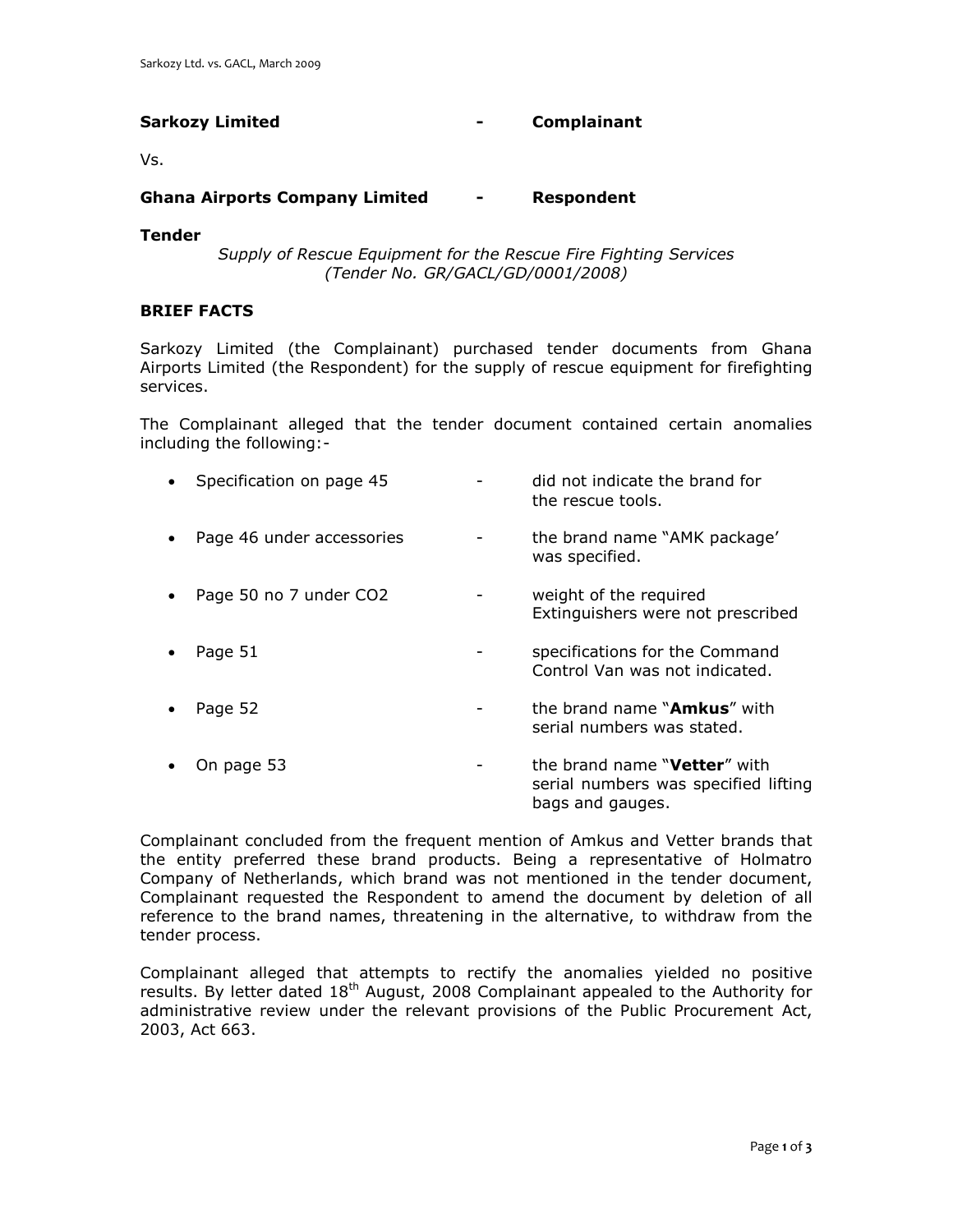## **ISSUES**

- 1. Whether a procurement entity could use brand names in its tender specifications.
- 2. Whether Complainant qualified to institute Administrative Review under section 78 of Act 663.

#### **APPLICABLE PROVISIONS OF ACT 663**

Sections 33 (2) - *Description of Goods, Works or Services;*  51 (1) & (2) - *Clarifications and Modifications of Tender Documents;* and *78 - Right to Review* of Act 663

#### **CASE DELIBERATION/FINDINGS**

- 1. The Authority per the Appeals & Complaints Panel (the Panel) found that Complainant's case clearly fell within the ambit of section 33 (2) of the Public Procurement Act, 2003 (Act 663) which prohibits the reference to particular brand names in writing specifications.
- 2. Section 33(2) requires that where there is no precise way of describing the characteristics of the items being procured then the mention of the brand names must be followed by the words "or equivalent". In the present case, and for purposes of standardization the Respondent was constrained to indicate the brands "AMKUS and VETTER", the words "or equivalent" should have followed. .
- 3. Respondent contravened section 33 (2) of Act 663 by limiting its specifications to the brand names AMKUS and VETTER, respectively, which in turn limited the prospective tenderer from participating in the tender. It was noted that if Respondent was constrained by the need to purchase specialized standard parts, it could have fallen on other options under Act 663 without necessarily opening tender.
- 4. On whether the Complainant was sufficiently qualified to request for administrative review, the Authority agreed that Complainant was a 'prospective' tenderer interested in participating in this particular tender and therefore qualified to apply for Administrative Review. It was possible for a prospective tenderer (interested in participating in a particular tender) to suffer adversely from an entity's breach of duties imposed by Act 663, hence the opportunity to seek administrative review – such as the present case – where the limitation of specifications to a particular brand name, contrary to section 33 (2), effectively excluded the Complainant and its products from participation in the tender.
- 5. The Respondent should have addressed Complainant's concerns in accordance with the provisions of section 51 – *Clarifications and Modifications to Tender Documents* – of the Public Procurement Act, Act 663. The Complainant raised its query well before the submission deadline, which should have been addressed and all other tenderers informed accordingly.
- 6. It however transpired that Complainant had no case since it ultimately chose not to participate in the tender.